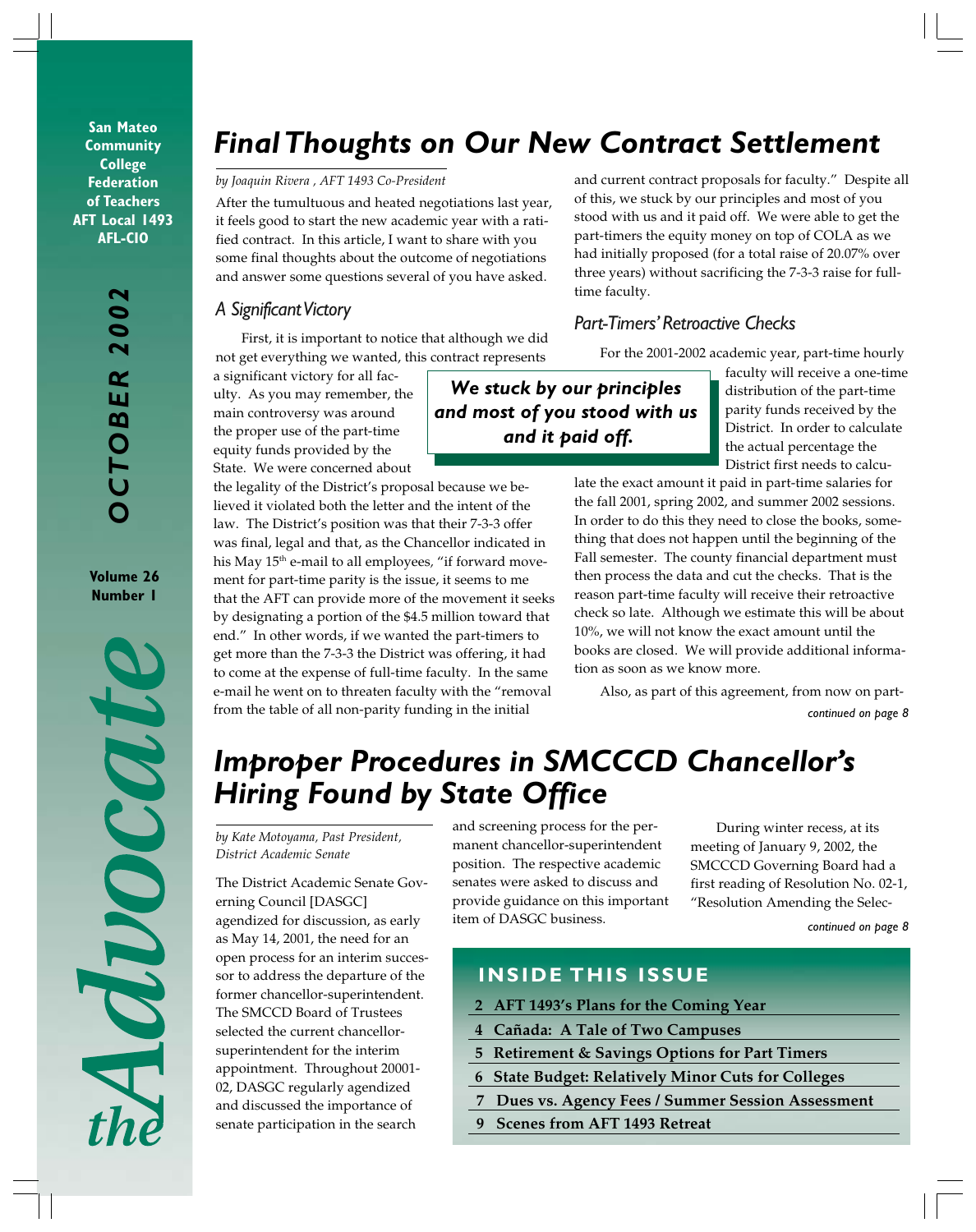*OCTOBER 2002* **CTOBER 200**  **San Mateo Community College Federation of Teachers AFT Local 1493, AFL-CIO** 1700 W. Hillsdale Blvd. San Mateo, CA 94402 (650) 574-6491

**Editor** Eric Brenner, Skyline, x 4177

**Editorial Board** Eric Brenner, Skyline, x 4177 Dan Kaplan, x 6491

**Co-Presidents** Katharine Harer, Skyline, x 4412 Joaquin Rivera, Skyline, x 4159

**Vice President** Ernie Rodriguez, Cañada, x 3454

**Secretary** George Goth, Skyline, x 4390

**Treasurer** Anita Fisher , CSM, x6383

**Chapter Chairs** Chip Chandler, Skyline, x 4286 Teeka James, CSM, x6390 Yaping Li, CSM, x6338 Romelia Thiele, Cañada, x3211

#### **Executive Committee Reps.**

Nina Floro, Skyline, x 4414 Rick Hough, Skyline, x 4193 Anne Nicholls, Cañada, x 3293 Karen Olesen, Cañada, x 3415 John Searle, CSM, x6607

#### **Part-timers Reps.**

Victoria Clinton, CSM, x 6492 Hari Costarides, Cañada, x6889x9127 Norman Prince, Skyline, x6889x9358

**Chief Grievance Officer** John Kirk, CSM, x 6386

**Executive Secretary** Dan Kaplan, x 6491



#### *PRESIDENTS' PERSPECTIVES PRESIDENTS' PERSPECTIVES*

# *With Our Contract Settled, What Is the AFT Planning for the Coming Year?*

*by Joaquin Rivera and Katharine Harer, AFT 1493 Co-Presidents*



Most of us are back in the saddle settled into our classes, learning the names and faces of our students, perhaps working with new or changing curriculum, and thrust into various projects and committees at our respective campuses. It's always a whirlwind start. We hope that things are going well for you and that if you need any help or information from the union, that you won't hesitate to contact your Campus Chair or Rep., Co-Presidents, Katharine or Joaquin, or AFT Executive Secretary, Dan Kaplan, at the union office. Please note some of the new names and phone numbers on the roster on the left side of this page.

#### **Retreating to Strategize**

We began the new academic year with an AFT Retreat held August 16th at the Woodside Church and attended by Executive Committee members as well as friends and supporters of the union. The purpose of the Retreat was to evaluate and learn from the events of the previous year and strategize for this next period. We thought we'd take this opportunity to give you some of the highlights of the discussion that took place in order to let you know some of the Local's plans for the upcoming year.

While most of us are happy to have a little extra money in our paychecks (and a hefty retroactive chunk coming in the next few months), the union is well aware that we have **not** made substantial progress in improv-

ing our ranking among the Bay Ten colleges. Thus, one of our goals is to continue to inform faculty about our less-than-competitive salaries during the period between negotiation cycles in order to keep the pressure on this issue and to prepare for the next bargaining round. We hope to involve more faculty members in the struggle to move our salaries to a ranking commensurate with the cost of living in the Bay Area.

#### **What Restructuring?**

*continued on next page* Another area of concern is the restructuring/reorganization of the District referred to rather obliquely by the Chancellor in his Opening Day presentation and mentioned briefly in his all-district email of September 6th. In a final paragraph tagged onto a lengthy five page message, the Chancellor states that the District will "...streamline our processes to allow full development of newly emerging tasks, resulting in greater opportunities for faculty and staff." What does "streamlining" entail? Which "processes" is he referring to? He goes on to say that "...we are moving toward a revised organizational structure that will feature judicious filling of vacant positions and selective new hiring to enhance our existing workforce..." What are the details of this plan and how do they affect faculty and staff? He ends his message with the phrase, "In the spirit of collaboration" and states that "input and support of these efforts is important and essential." These last phrases sound a bit hollow to our ears given that the AFT sent a letter to the Chancellor on August 23rd requesting specific information about the District's plans for reorganization as well as a description of

*2*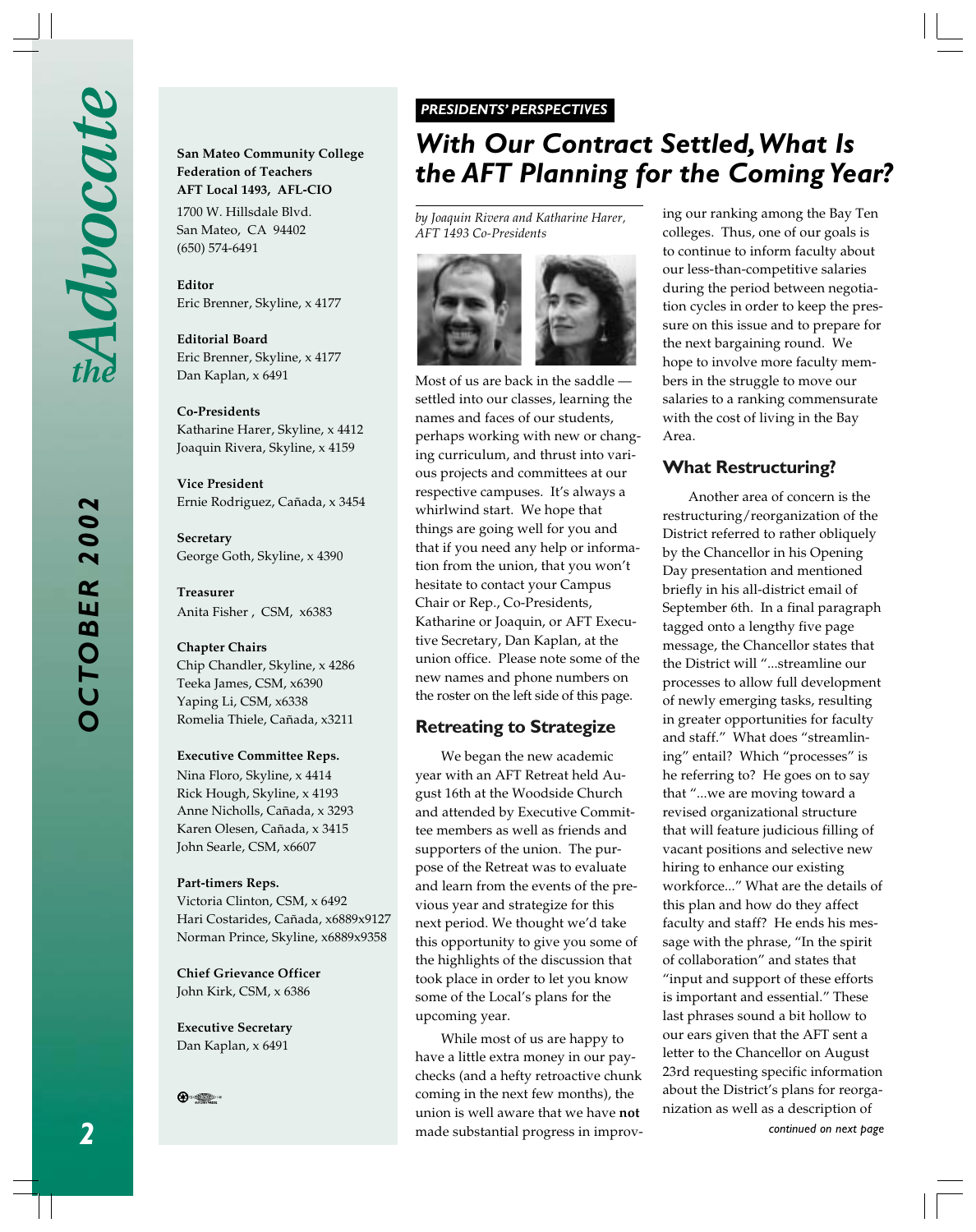#### *Presidents' Column*

#### *continued from previous page*

the processes the Chancellor plans to implement in order to facilitate faculty and staff involvement in decision-making to which we have *not*

received a reply. (See the box on this page for the complete text of our letter.)

In a comprehensive discussion of this issue at the AFT Retreat, participants felt that while we are aware that the District must absorb some serious budget cuts stemming from the huge deficit in the state budget this year, we oppose the "business model" of education. This model, where the College Accounting Department dictates the bottom-line for decision making that affects faculty, staff and students' lives, has become the norm in a number of colleges across the country. We feel strongly that all decisions affecting hiring, program reduction or cancellation, and cut-backs in staffing must be made with full faculty input and with representation from the union and the academic senates. Furthermore, there was concern stated at the Retreat about a lack of

ethical responsibility among some District managers. In this regard, it was suggested that all managers be required to sign a statement of Ethical Responsibility that would guide them in their decision-making.

#### **Work Load Inequities Must Be Addressed**

In terms of preparing for the next contract, the issue of inconsistencies in loads was brought up once again. This has been an issue that we have not been able to get the District to seriously look at in recent

bargaining sessions, but it is one that affects many of us; that is, why are P.E., Science, Auto Tech, Art, and Librarians' loads, to mention a few examples, so different than other faculty loads? It was suggested that we form

August 23, 2002

Chancellor Ron Galatolo SMCCD District Office 3401 CSM Drive San Mateo, CA 94402

Dear Chancellor Galatolo,

 There is growing concern among faculty members throughout the District about the reorganization efforts that have already been carried out, as well as those that are still in the planning stages. A number of individuals have come to the AFT with observations about significant changes that have already taken place in their departments or divisions with no faculty input.

 We request a comprehensive list of the decisions and projects that have already been implemented, those that are about to be carried out, and those that are projected for the future. It would be helpful if this list could be categorized by college and department or division.

 We would also like to hear about the procedures you plan to implement in order to involve faculty in the decision-making process around reorganization.

We look forward to your response.

Sincerely,

Katharine Harer & Joaquin Rivera, AFT Co-Presidents

Cc: John Martinez, CSEA Chapter President Nadia Bledsoe, AFSCME Business Agent Rick Ambrose, CSM Academic Senate President Connie Beringer, Skyline Academic Senate President Dick Claire, District Academic Senate President

> a series of task forces made up of representatives of departments or divisions experiencing this differential and use their input in the next round of bargaining as well as organize a district-wide forum on this problem. Additionally, it was suggested that representatives of each of these constituencies be invited to attend bargaining sessions to make their issues clear to the District. Another issue brought up at the Retreat that should be revisited in bargaining is the lack of paid maternity leaves, especially as newer hires/younger faculty would like more

support as they begin their families.

One idea from our discussion that is already flying swiftly into reality is the co-sponsored social event with AFT and the Academic Senates. Karen Oleson, Canada EC Co-Rep.**,** has been

> organizing this event for October 18th at Bay Meadows Race Track. See page 8 for details. We hope that you will be there to relax and to mingle with your union and senate colleagues.

#### **Email Access Needed**

Finally, there's a longstanding issue that affects the ability of faculty to communicate effectively with one another. The union and the senates do not have access to district-wide email whereas the Chancellor and his staff do. This became very apparent during last semester's long and sometimes twisted dialogue between the Chancellor and the union about the use of parttime equity funds and the relationship of these funds to full-time raises. The Chancellor used email; the union put flyers in your boxes. We requested this same privilege months ago but have not received a response from the Chancellor. We do not see any reason why your faculty

leaders in the union and the senate can't have the same access the Chancellor has to an all-district email list.

That's it for now. Please give us your feedback on some or all of these issues. Remember that Executive Committee meetings are open to the public and held on all three campuses (rotating from month to month**).** The next meeting is on September 25 at CSM, 18-176, and the schedule for the semester is: October 23 at Cañada, November 27 at Skyline, and again at CSM on December 18. All meetings begin at 2:15.

# **CTOBER 2002** *OCTOBER 2002*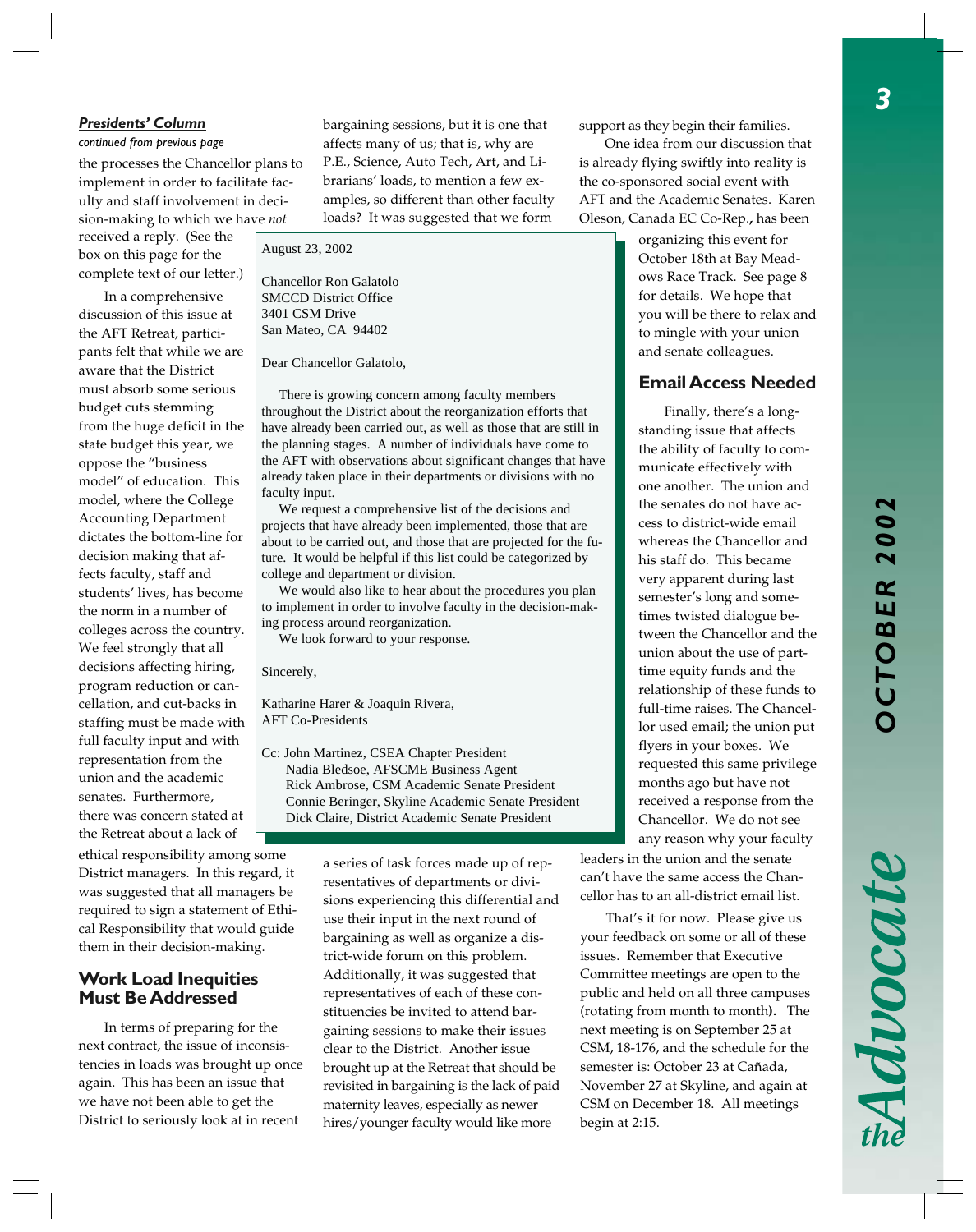# *Cañada: A Tale of Two Campuses*

*John Kirk, CSM, AFT 1493 Chief Grievance Officer*

*"It was the best of times, it was the worst of times, it was the age of wisdom, it was the age of foolishness, it was the epoch of belief, it was the epoch of incredulity, it was the season of light, it was the season of darkness, it was the spring of hope, it was the winter of despair…"*

Last spring a group of faculty members at Cañada met at an off-campus location to discuss their individual problems. The group was large and their grievances many. The common thread of their grievances was the creation by the Cañada administration of a hostile work environment.

They decided to summarize their complaints (see box below), to circulate a petition among the faculty and staff, to send the petition to the Chancellor and to meet with the Chancellor to air their grievances.

All of these goals were accomplished within the last month of the spring semester. Fifty-eight Cañada employees, mostly full-time faculty, placed their name on the petition (a few signed with an X for fear of retaliation). The meeting with the Chancellor was held on May 28, 2002 at Cañada. Over twenty faculty members attended the meeting, which lasted, from 3:00 pm until 6:00 pm. In a follow-up letter to the group, the Chancellor wrote:

"I have spoken with (the Cañada President) to share the concerns expressed by those in attendance. She has taken your comments very seriously and is committed to working with the leadership of the Academic Senate and the Classified Senate on matters of consultation, decision-making and communication. I have asked her to keep me informed of her progress to address these issues and, more importantly, to ensure faculty and staff are an integral part of strategic planning at Cañada College."

As a result of all of this organized activity and a record number of union-filed grievances and complaints, many improvements have occurred at Cañada since last spring. However, as a number of old problems have been resolved, new ones have emerged. Clearly the Chancellor has been attempting to put out fires at Cañada, but the Cañada administration continues to set new ones.

In their response to the Chancellor's comments, the group wrote:

"We are at a tragic point in the history of our college. Professional, committed faculty and staff continue to be maligned, mistreated and ignored. …Faculty and staff at our college should not have to work in a climate of fear and retaliation, and it is our intention to pursue this matter until a safe, legally appropriate work environment is reestablished at our campus."

#### *Summary of Issues*

The Cañada administration has:

- refused to provide reasonable accommodations for an instructor with a disability
- threatened a part-time instructor not to talk with the union about a problem
- failed to seek volunteers before involuntarily reassigning a faculty member

• systematically discriminated against senior faculty by altering post-retirement contracts, denying summer work, arbitrarily changing assignments, etc.

- retaliated against a faculty member for filing a complaint by giving a punitive assignment
- violated the terms of a post-retirement contract
- violated part-time seniority rights
- eliminated athletic programs without consultation with discipline experts in the faculty

• forced a faculty member elected to a leadership position in a statewide faculty organization to use sick leave days when attending Executive Board meetings while not requiring administrator's to use sick leave for attending similar meetings

• attempted to manipulate personnel on hiring committees in violation of district policy

• reduced psychological services coordination time in violation of state "maintenance of effort" requirement, thereby compromising both the supervision process for contracted clinical interns and delivery of psychological services to campus at large

- rejected a federal grant of \$150,000 which would have provided services to Latino youth
- eliminated Redwood Symphony course from curriculum without consultation with faculty discipline experts
- eliminated Stepping Stones program which provided a supported education program for psychologically disabled adolescents and young adults
- confiscated an instructor's college-owned computer to monitor his on-line activities
- created a hostile work environment by treating faculty and staff disrespectfully, failing to communicate and consult, and failing to cooperate with authorized union representation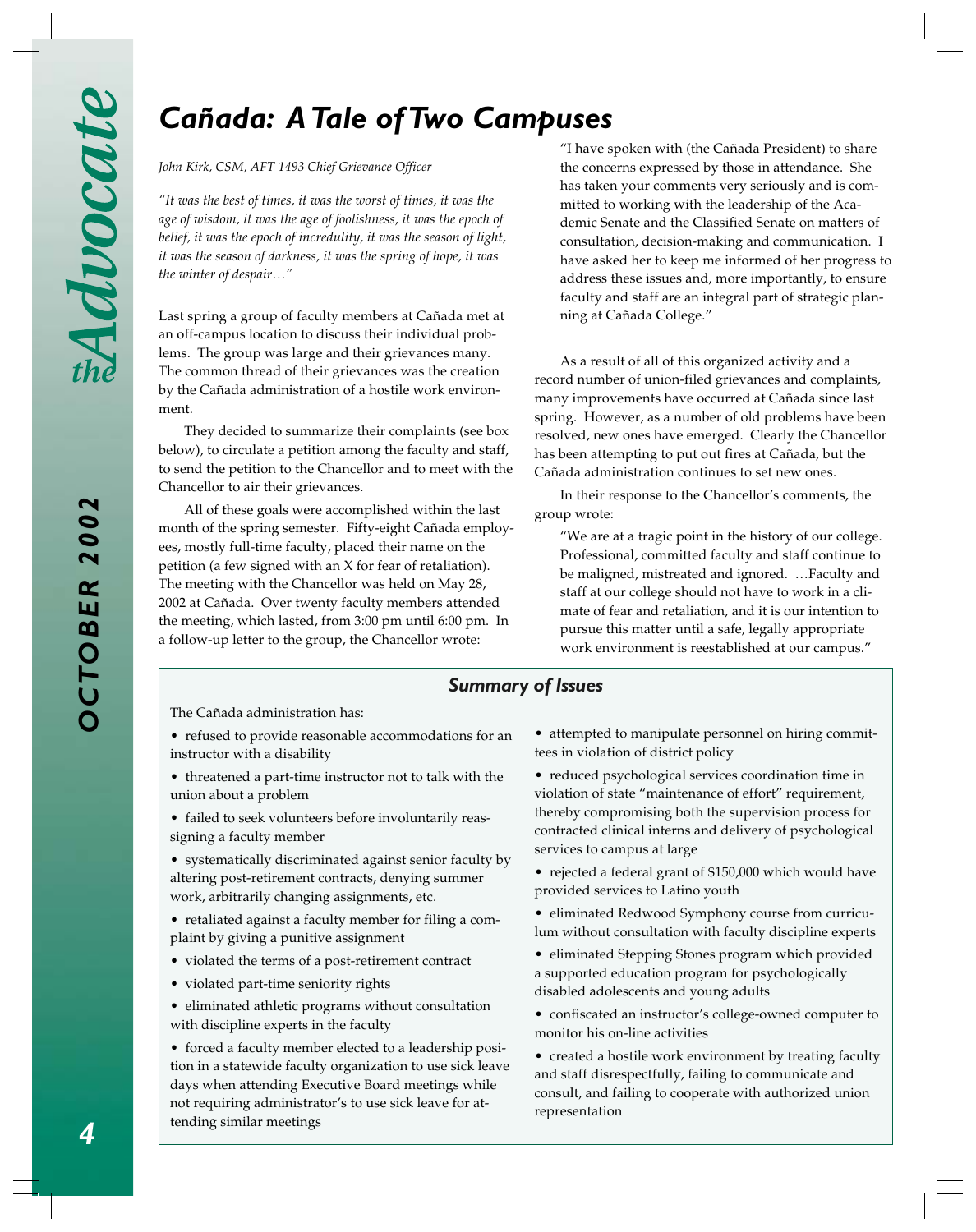# *Financial Options for Part-Timers: Retirement & Savings Plans*

*By Kathleen Feinblum, Skyline with help from Norman Prince, Skyline Part-Timer Rep.*

Thanks to our fine negotiating team, the part-timers have gotten a much needed raise. I normally don't bring "morality" into my discourse, but in this case, the raise was the "moral" thing to do. The danger now (and are part-timers ever out of the woods?) is for the powers-that-be to rest on their laurels and refuse to budge on other issues.

#### **Retirement Plans**

One issue that still needs to be dealt with is the retirement benefits for part-timers. Part-timers do have a choice of retirement packages but all of them have limitations. Surely, part-timers receive oodles of information on different plans, but may not know the good, the bad and the ugly.

This article offers suggestions on how to decide which benefit is best for you. You ultimately are the judge. As of now, part-timers in this district have three retirement plan options to choose from: 1) the STRS Defined Benefit Plan, 2) the STRS Cash Balance Plan and 3) Social Security.

**Defined Benefit Plan**: In the Defined Benefit Plan, 9% is taken out of your paycheck every month and the district puts in 9%. The strength of this plan is that if you get vested, you have accumulated some visible wealth with the help of the district. The downside is that it takes around 8-10 years to get vested, depending on your workload. You can get vested sooner, if all of the colleges you work for offer the Defined Benefit Plan. The trouble is, many colleges offer their own retirement plans, especially private and state colleges, San Francisco State University being one example. If you are vested in Social Security, and it comes time to retire, you may lose some of your social security when you cash in your Defined Benefit Plan. My feeling is that the Defined Benefit Plan is good if 1) you plan to teach for a long time, preferably in colleges which offer the STRS Defined Benefit Plan and 2) if you haven't accrued a lot of social security.

**Cash Balance Plan**: In the Cash Balance Plan, 4% is taken out of your paycheck every month and the district puts in 4%. The advantage is that you can get vested right away. The disadvantage is that you haven't saved up a lot of money. Another disadvantage is that at the end of your teaching career, you must take the money out in a lump sum but must wait a year to do so or suffer a tax-penalty. The Cash Balance Plan is good for those who work at different types of schools, or work in jobs outside of college, or who have other supplementary retirement funds.

**Social Security**: Some people feel that social security is on its way out, and others feel that it is here to stay. It's your call. Part-timers can elect to take out social security from their paycheck. This is a good option for those who

are working outside the school in jobs that pay social security. If you are vested in social security, you may want to stick with it, rather than get penalized for having another pension plan.

#### **Other financial options**

**403B Mutual Funds**: When I was a part-timer, I decided on the Cash Balance Plan and augmented my retirement savings with a 403B. In light of the Wall Street chaos, you might not want to hear about investing, but if you have a long way to go before retirement, expect the bull market to re-emerge (it HAS to!). 403B is a diversified low-risk mutual fund. You don't make a financial killing, but at the same time, when the market dips, you don't lose your shirt. At its best, a 403B can accrue interest rapidly. At it's worst (like presently), it looks like you've put the money in the bank. To enroll in a 403B, ask payroll for a paycheck deduction form. You can deduct as much or as little as you want. You must make a certain amount per month for the deduction. So in other words, if you make just a small amount of money in the lean months of August or January, there is no deduction. The district has a list of mutual funds available to faculty. Norman Prince has a list of socially responsible mutual funds in which you can choose to invest. His number is: (650) 358-6889 x 9358.

**SF Bay Area Education Credit Union** - The credit union is a good place to bank. It is located in San Francisco at 258 Laguna Honda Boulevard . Phone: (415) 664-4313, website: www.sfbayedcu.org. The Credit Union is such a panacea from the impersonal , fussy mega-banks. For one thing, the tellers are so darn nice, there are no lines, and there is parking! The Credit Union offers free checking which earns a 1% dividend (annual rate) with a balance of at least \$100. Their savings accounts offer dividends of 1% for \$100- \$2,000; 1.25 % for \$2,001-\$5,000; and 2% for \$5,001-\$100,000. Also available are telephone transfers between savings and checking accounts, and internet transfers for all accounts within the system. Their credit cards (VISA) require no membership fee and offer points toward frequent flier miles. All of these numbers are subject to change, but I have been with the credit union for years and I have yet to experience any drastic surprises.

As you can see, part-timers have a way to go to reach financial nirvana. None of the options are the greatest. The next battle in negotiations will be for better retirement benefits and a better health care package. The issue of health benefits is a whole other article and a whole other can of worms. In the meantime, it's important and empowering for part-timers to be proactive in keeping track of their money, even if the money is far from adequate. It seems apparent from the last negotiations, though, that change CAN happen.

 $\frac{1}{2}\sum_{k=1}^{n}\sum_{k=1}^{n}$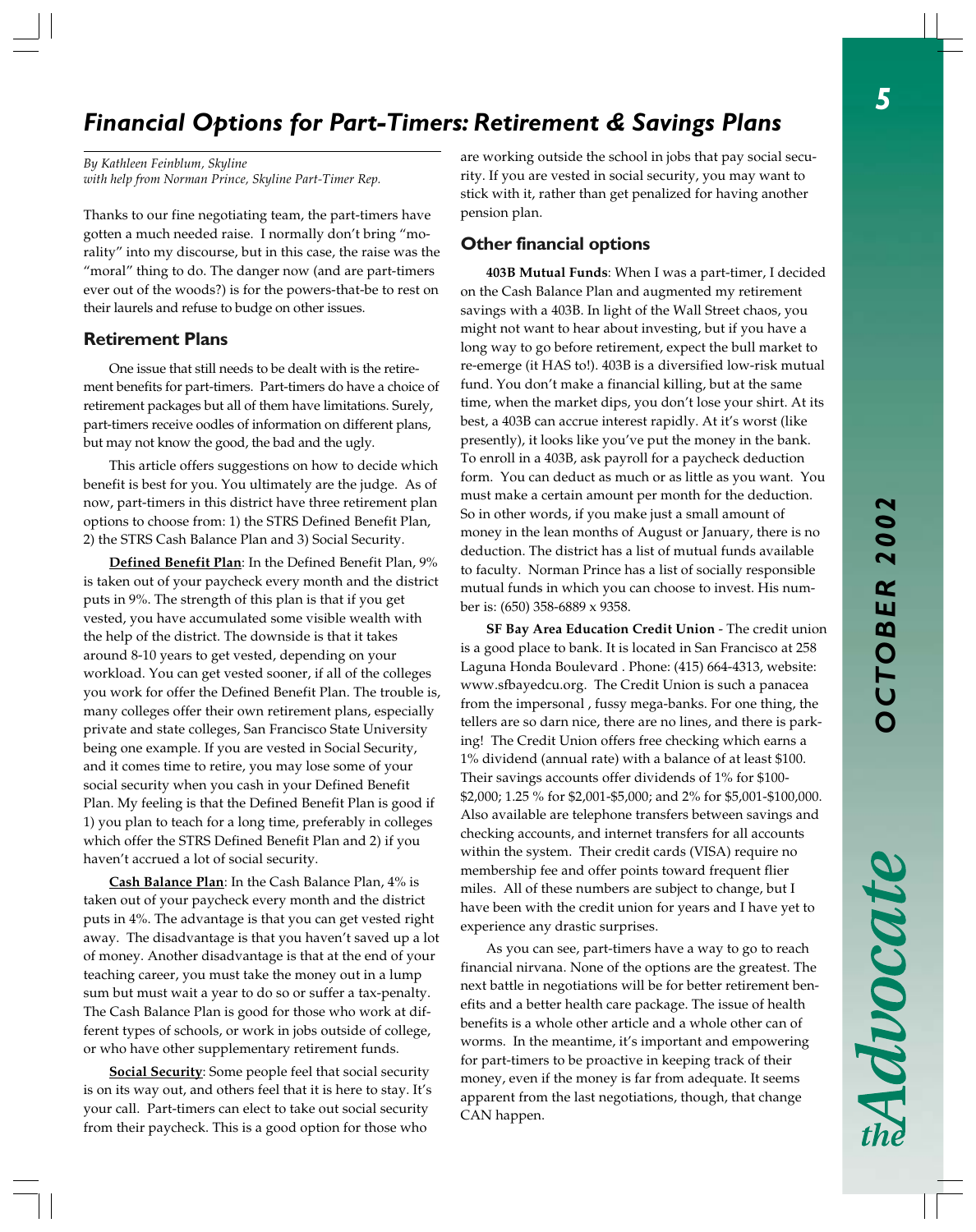# *State Budget Finally Passed & Signed; Relatively Small Cuts for Community Colleges*

Gov. Davis signed the state budget September 5, after the Legislature had finally passed the Budget two months late, at the close of its session on August 31. The \$98.9 billion spending plan purports to address a \$23.6 billion gap between expenditures and revenues through a combination of program reductions, loans, fund shifts, accelerations and transfers, and modest tax changes. Nonetheless, budget experts have already pegged next year's shortfall as high as \$15 billion.

The community college budget includes growth at 3 percent and a Cost of Living Adjustment (COLA) at 2 percent. Scheduled maintenance and the instructional equipment and library replacement materials program will both be restored to their 2001-02 levels of \$49 million each, through \$31.8 million in ongoing funds and \$17.2 million in one-time monies. No changes were made to the parttime faculty line item, including \$57 million for the parttime equity compensation fund, office hours and health benefits. Legislative reductions included:

CalWORKs (-\$29 million) Matriculation (-\$12 million) Faculty/Staff Develop. (-\$4.2m) Fund for Student Success (-\$10m) Economic Development (-\$9.8m) Energy Costs (-\$49m)

The Governor made the following reductions to community colleges in approving the 2002-03 Budget:

1. \$1 million for the Faculty and Staff Development Fund was eliminated, which thus completely eliminated the entire \$5+ million program.

2. \$9 million was cut for CalWORKS, reducing total Cal WORKS funding to \$35 million.

3. Matriculation funding was reduced by \$10 million, leaving \$54.29 million for Matriculation.

In terms of Proposition 98, K-14 funding was reduced by a total of \$137 million. Community colleges' two pieces (Faculty and Staff Development and Matriculation) total \$11 million of this amount.

All other appropriations were unchanged from the version of the Budget approved by the Legislature. In total, the net augmentation for community colleges over 2001-02 is about \$64.7 million

In reaction, State Chancellor Tom Nussbaum said,

# *CFT 2002 Women's Conference Set for October 11-13*

*The California Federation of Teachers, Civil, Human and Women's Rights Committee is sponsoring its annual CFT Women's Conference October 11-13, 2002.*

*The Women's Conference is designed to encourage women to be more involved in union activity and in forging essential links between classified staff and full and part time faculty.*

*General sessions and planned workshops include:*

- *Professional Fulfillment*
- *Conflict and Anger Management*
- *Women and Political Power*
- *Estate/Retirement Planning*
- *Women on the Issue of Sexuality Tentative hours:*

*Friday 3 p.m. -7 p.m, Saturday 8 a.m.-10 pm, and Sunday 8 a.m. -12 p.m. Meeting Place:*

*Universal Sheraton Hotel, Los Angeles For more information, call the AFT office at x6491.*

"We are disappointed about these reductions, but cannot say they are totally unexpected or disproportionate. All three programs are critical to student success, and the reductions will seriously hamper our efforts to help more students succeed." Looking forward to next year, however, Chancellor Nussbaum further stated that "We will ask the Board to approve an ambitious budget request (just short of a \$1 billion augmentation) on behalf of the system for the 2003-04 fiscal year. This request includes restoration of all categorical program cuts suffered this year, as well as a strongly-presented case for funding enrollment growth at 5% (\$216 million). Even though the state General Fund will continue to face serious challenges in 2003-04, the Proposition 98 funding guarantee should enable the community colleges and K-12 schools to receive substantial funding increases in 2003-04."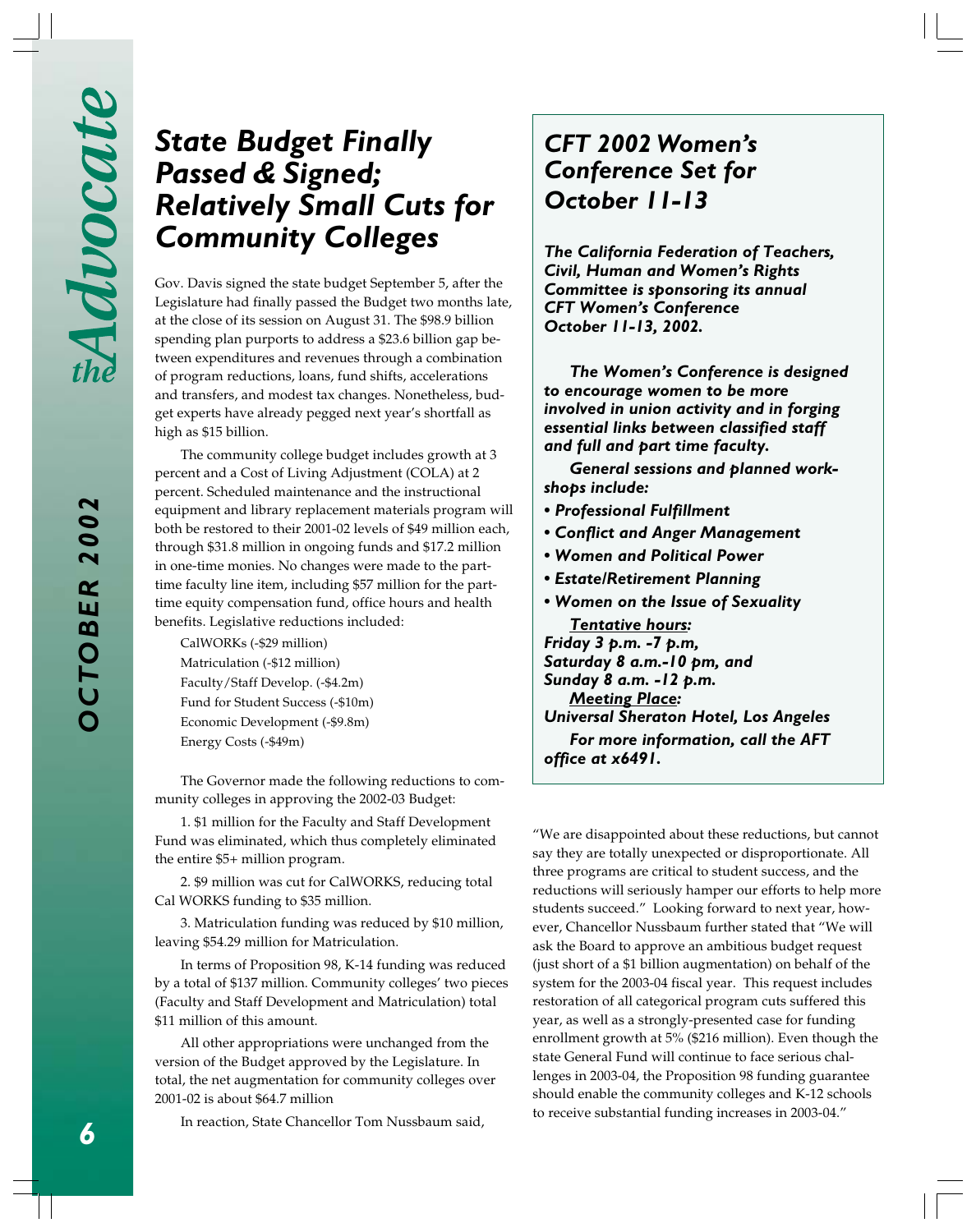# *Questions About Dues vs. Agency Fees & Assessment During Summer Session*

## *Dues vs. Agency Fees*

In an attempt to further clarify an issue that has caused confusion among some faculty members over the last several years, we would like to take this opportunity to again explain the difference between being an agency fee payer and an AFT dues paying member.

In October 1996, the San Mateo Community College District faculty approved a collective bargaining agreement between AFT Local 1493 and the District that included within its provisions the implementation of an agency shop. The agency shop clause requires that all members of the bargaining unit either be a member of AFT Local 1493, or pay a fee (the agency fee). As the exclusive bargaining agent for faculty employees, AFT Local 1493 incurs significant costs representing you, whether or not you are a Union member. For this reason, you are required as a condition of employment to either join AFT Local 1493 and pay Union dues, or pay an agency fee.

If you are an agency fee payer, it is important that you understand that the agency fee amount deducted from your payroll warrant is not Union dues. Agency fee payers are not entitled to any of the benefits of Union membership except negotiations, administration, and enforcement of the contract. For example, agency fee payers do not have access to free professional liability insurance, may not vote in Union elections, may not participate in Union-sponsored medical or dental plans, and a host of other benefits accruing to membership in AFT Local 1493.

A small percentage of the budget of the Local, and of the state and national organizations with which it is affiliated (the CFT, the AFT, and the AFL-CIO) may be used in relation to issues and legislation only incidentally related to the terms and conditions of employment. Fee payers may therefore request a refund of these non-chargeable amounts by doing so in a letter addressed to the President of the Local each year, as explained in an annual Agency Fee packet sent to all non-AFT members. Unless this rebate is requested, agency fee payers and Union members pay the same rates.

#### *Monthly Dues/Fees Capped*

The 2002-03 union dues/agency fee rate for fulltime faculty is 1% of gross earnings plus \$11.40 per month (what is called the pass-through) up to a maximum (or cap) of \$61.40 per month for those earning over \$50,000 per year. For part-time faculty, the 2002-03 union dues/agency fee rate is 1.2% of gross earnings (because there is no pass-through assessed as with full-timers, this is essentially the same rate that full-timers pay).

Unfortunately, the District has thus far been unable to specify on your payroll warrant whether you are an AFT member who pays dues, or an agency fee payer who is being assessed agency fees. People simply see that money is being deducted for AFT. Thus many faculty assume that they have AFT membership when, in fact, they are agency fee payers. To join the Union it is necessary that you have filled out an AFT Local 1493 blue membership application form. If you have never filled out such a form, then you automatically become an agency fee payer. If you have a question about your status, or if you would like to join AFT Local 1493, please don't hesitate to call the Union office at CSM at 574-6491.

### *Assessment During Summer Session*

AFT has been collecting either union dues or agency fees from faculty teaching during the summer session since the summer of 1998, that is, for the last five years. Nonetheless, we have received a few phone calls at the start of this Fall semester from faculty who taught this past summer and were surprised to see that agency fees or union dues were deducted from their paycheck. For whatever reason, they hadn't remembered this happening before. In the May 1998 issue of *The Advocate,* an article titled "Summer Dues/Fees To Begin" stated:

"AFT is going to begin assessing agency fees/union dues for those faculty who teach during the summer. AFT could have done this previously, as Article 3.1.1 of the contract states that "...the District shall, if so requested by the Union, also withhold Union dues (and now agency fees—ed.) for Summer Session faculty."

This is, of course, consistent with the fact that union dues or fees are based on a percentage of each faculty member's salary. Most AFT locals have always assessed dues or fees for summer session teaching.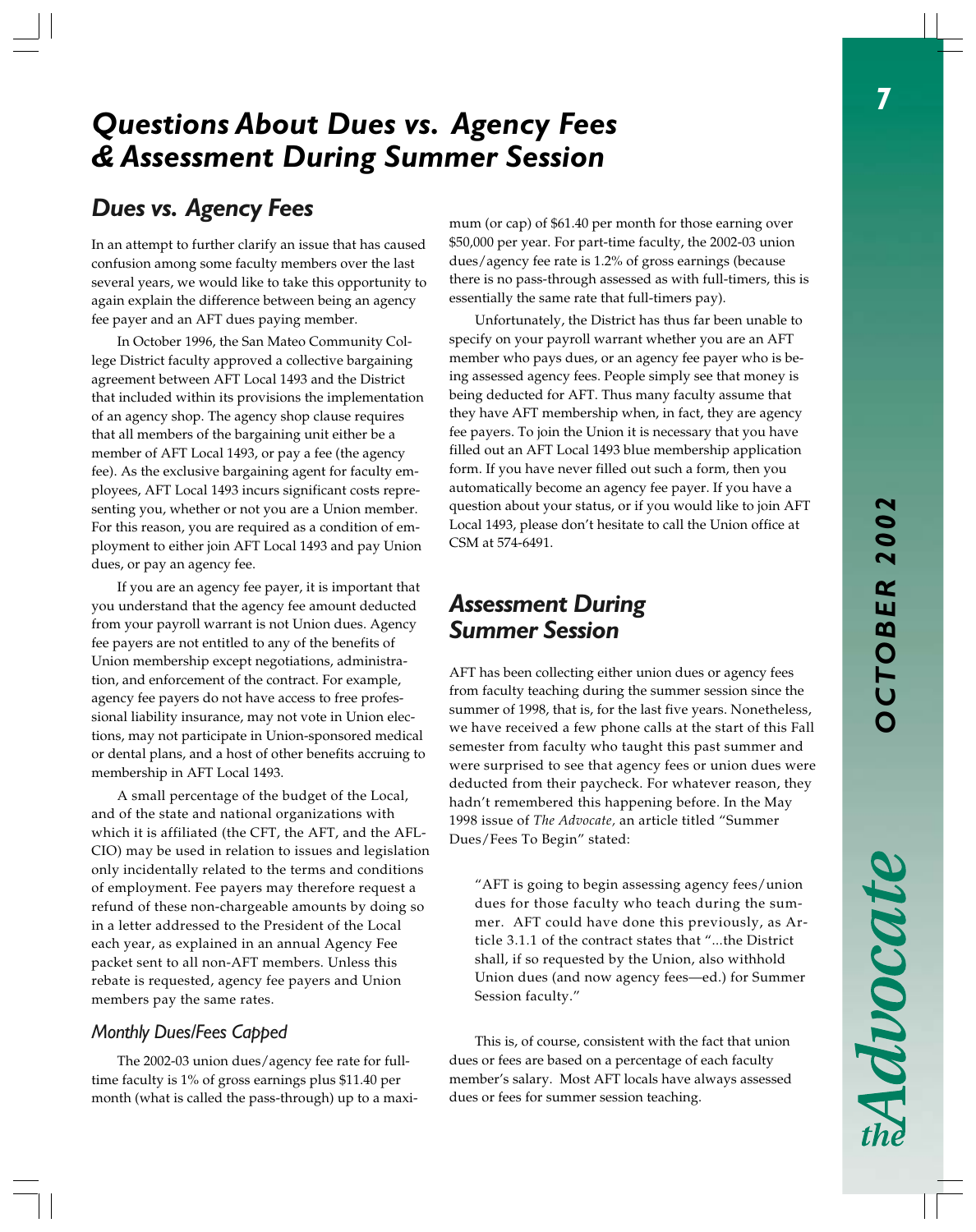#### *Improper Procedures in SMCCCD Chancellor's Hiring Found by State Office*

#### *continued from page 1*

tion Procedures for Executive Managers." The resolution proposed to suspend established processes for hiring executive management (college president, associate chancellor, and chancellor-superintendent positions) and place the process of hiring under the board's exclusive authority. The resolution, if passed at second reading, shut out faculty and other constituencies from search and screening processes for executive management.

#### *Hiring Process Must Include Campus Constituencies, Not Just Governing Board*

As the academic senate representative and lone faculty member at the meeting, I spoke against the resolution, pointing out that:

• the Governing Board has final, but not exclusive, authority in hiring matters;

• the mandates of Title 5 ensuring fair and effective hiring, despite the *Connerly* ruling, were valid;

• campus constituencies expect to "participate effectively" in the hiring processes for executive management.

I reiterated and documented concerns to the board in a letter dated January 21, 2002, which stated my intent to request that the State Chancellor's Office formally review the board's actions. I subsequently filed a technical assistance request with the State Chancellor's Office [January 22, 2002].

#### *CSM & Skyline Senates Support Search Process for Chancellor Position*

At its meeting of January 23, 2002, the board postponed second reading of Resolution No. 02-1 until a special meeting to be held on January 25<sup>th</sup>. The Academic Senate Governing Councils of College of San Mateo and Skyline College had adopted positions supporting a search process for the permanent chancellor-superintendent position; these respective senate presidents and I asked that our comments in support of fair hiring practices be read into the record. On January 25<sup>th</sup>, at an afternoon meeting scheduled at Cañada College, the board pulled Resolution No. 02-1 and passed Resolution No. 02-03, appointing the current chancellor-superintendent to serve out a multi-year contract.

The State Chancellor's Office has been investigating the issues in the intervening months. This is a "minimum conditions" complaint, meaning that open recruitment, participatory governance, and minimum qualifications are consid-

#### *Final Thoughts on Our New Contract Settlement*

#### *continued from page 1*

time hourly faculty and regular faculty overload will be paid on two different salary schedules. Many Districts throughout the State have done this. I want to remind you that the purpose of these equity funds is to improve the salaries of part-time faculty. The actual language in the law (SB 739) states that "these funds are to be used to assist districts in making part-time faculty salaries more comparable to full-time salaries" so using the equity money to improve only the salaries of part-time faculty is consistent with both the language and the intent of the law. In addition, remember that the full-time faculty overload salary schedule was increased by the same 7-3- 3 as the full-time regular schedule.

#### *Principles + Unity = Victory*

In addition to this significant raise we were also successful in bringing back a sabbatical program (called extended leaves). This was also a significant victory as the District was quite reluctant to add this program.

This agreement shows how if we stick to our principles and stand together in unity we can be successful in achieving our goals.

ered part of a public institution's established hiring processes; such conditions, among others, need to be met in order for a public institution to receive state apportionment.

#### *State Chancellors' Office Finds Violations by SMCCCD's Board of Trustees*

In a letter dated August 28, 2002, the State Chancellors' Office responded that, according to its findings, violations of both statutes and regulations were discovered in actions taken by the Board of Trustees in the hire of the District's Chancellor-Superintendent. An appropriate remedy has yet to be determined.

I have asked to be agendized at Governing Council meetings at each of the colleges to provide a summary of the findings and to deliver a copy of the State Chancellor's Office letter to the senate president. The faculty are awaiting notice of both the remedy and the district's response to the findings as we move toward resolution of these issues.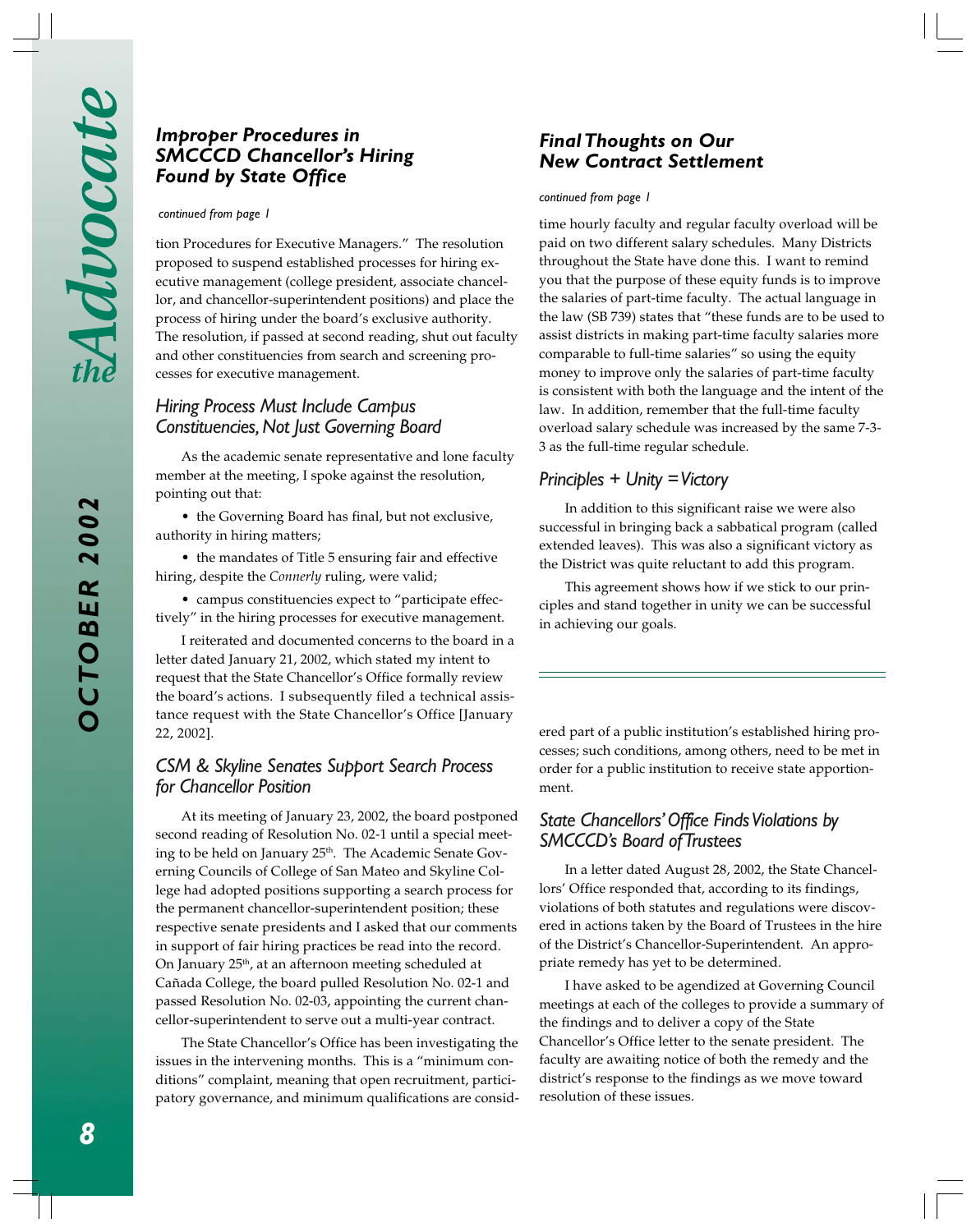# *AFT 1493 Leaders Gather for Annual Retreat*

*AFT 1493 leaders attended an annual retreat on August 16th at the Woodside Church to evaluate the past year's accomplishments and to set goals and plan activities for the coming year. Pictured are various scenes from the afternoon sessions.*

 $\frac{1}{\sqrt{2}}$ 









# EAdvocate